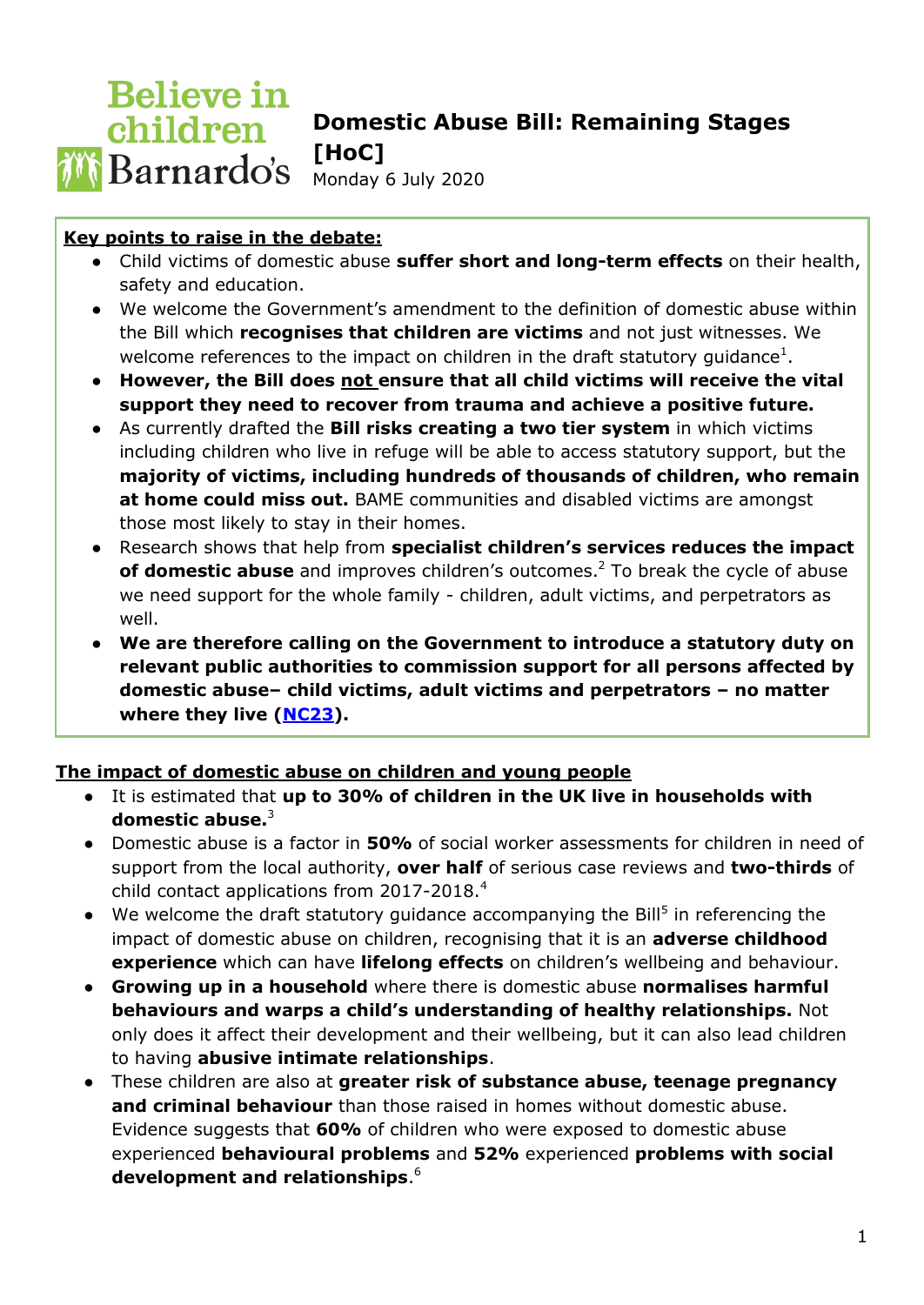- **Young people are the group most likely to be in an abusive intimate relationship** - 72% of girls and 51% of boys between the ages of 13 to 17 had experienced some form of emotional partner abuse.<sup>7</sup>
- However, research shows that the right support can reduce the proportion of children who have experienced domestic abuse who later demonstrate abusive behaviour from **24% to 7%.<sup>8</sup>**

# **The case for a statutory duty on public authorities to provide community-based support**

- As it stands, the **Bill still risks creating a two tier system for victims, including children**. Part 4 Clause 54 introduces a duty on local authorities to provide support for those who have had to flee their home and move into refuge. But, as the Justice Secretary said at Second Reading<sup>9</sup>, the reality is the **vast majority of victims never step foot in a refuge** and remain at home.
- Children living in homes with domestic abuse are at serious risk. **85,000** children at the highest risk of serious harm or murder are supported by community-based services.<sup>10</sup>
- Whilst the Domestic Abuse Commissioner is to undertake a review of community-based services this is estimated to take **'some 12 months'.<sup>11</sup>**
- Additionally, though the draft statutory guidance recognises that children should be offered support based on their individual needs, with a range of intervention, so that each child is able to access the specialised help they require<sup>12</sup>, this **doesn't guarantee that specialist services for children will be commissioned.**
- **For children at home, existing services are few and far** between:
	- Action for Children found that children faced barriers to access support in **twothirds** of the local authorities in England and Wales, and **over 10%** of these had no specialist support services available for children at all.<sup>13</sup>
	- The Children's Society found **77%** of local authorities do not have a policy or protocol in place for responding to under 16s experiencing teenage relationship abuse, with just **39%** of local authorities providing a specialist support service for under 16s and **26** local authorities providing no specialist support nor any additional support for this age group.<sup>14</sup>
- As covid-19 continues to shake the world and with calls to domestic abuse support lines increasing, **children are being trapped in unsafe homes** with limited ability to be seen, heard and reached.
	- Since the lockdown, **57%** of Barnardo's frontline staff are concerned about an increase in family conflict and stress, while **45%** report a decrease in referrals due to families having less contact with services.<sup>15</sup>
	- A SafeLives survey of domestic abuse services found that **42% were not able to effectively support child victims of domestic abuse at this time**.
- With the majority of children struggling to access support already, **we share the concern of the Domestic Abuse Commissioner** who told the Bill Committee:

*"What I have always thought is missing from the Bill and would greatly support the services sector is the inclusion of community-based services in the statutory duty…if we go ahead with the statutory duty for refuge-based or accommodation-based services, local authorities that are cash-strapped or concerned about budgets will prioritise that duty, and the unintended consequence would be that these community-based services are curtailed or cut."<sup>16</sup>*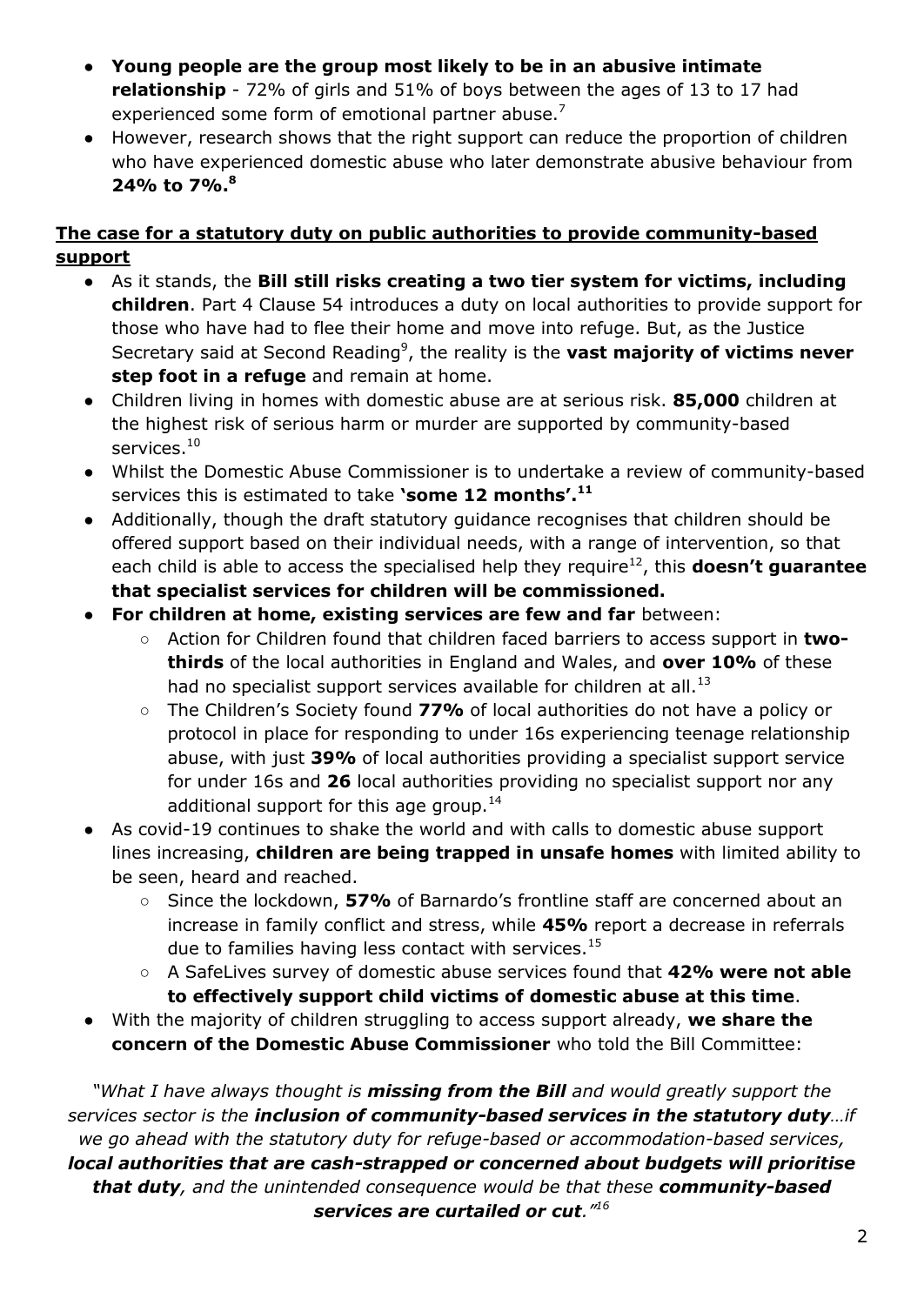- Domestic abuse services are not only commissioned by local authorities. They are often funded by other public authorities, and whilst the draft statutory guidance emphasises that tackling domestic abuse requires a multi-agency approach, without a statutory duty on a wider group of public authorities to provide community-based services, there is no legal obligation for these services to be provided.
- In effect it disincentives early intervention and prevention. As Cllr Simon Blackburn, Chair of the Local Government Association Safer and Stronger Communities Board, told the Bill Committee:

*"Funding for domestic abuse services comes from the Government to the third sector, Police*  and Crime Commissioners, health, local authorities we need to think about whether **the duty** *should apply to those authorities as well, but in broad terms LGA welcomes the duty. But they want to see early intervention and prevention and community services being given as much weight as accommodation based services*."<sup>17</sup>

**We are therefore calling on the Government to introduce a statutory duty on relevant public authorities to commission support for all persons affected by domestic abuse– child victims, adult victims and perpetrators – no matter where they live [\(NC23\)](https://publications.parliament.uk/pa/bills/cbill/58-01/0141/amend/domestic_rm_rep_0701.pdf).**

### **Opening Closed Doors, Barnardo's Domestic Abuse Service, Cymru**

Opening Closed Doors takes a holistic approach to tackling domestic abuse by offering a whole family intervention which includes: integrated women's support (IWS), safety trust and respect programme for children and young people (STAR), and domestic abuse perpetrator programme (DAPP). Working across 5 local authorities in South East Wales the service is a new approach to support families affected by domestic abuse to recover and build sustainable change in their lives.

Home Office funded, the [s](https://ipc.brookes.ac.uk/publications/Barnardo%27s%20Opening%20Closed%20Doors%20Programme%20Evaluation%20final%20report%20130220.pdf)ervice was [evaluated](https://ipc.brookes.ac.uk/publications/Barnardo%27s%20Opening%20Closed%20Doors%20Programme%20Evaluation%20final%20report%20130220.pdf) in February 2020. From March 2019 to November 2019 the service had received 256 referrals, representing 576 individuals. The service supported families with complex issues and high levels of need, including 92 with a care and support plan, 105 on child protection register and 33 children in care. Of the files analysed:

- 48% of children had been de-escalated from child protection to care and support plan, or care and support plan to nothing, by the end of the intervention.
- 95% of children had reported improved emotional health and wellbeing.
- 70.5% of those on the IWS and 80% DAPP programmes reported that domestic abuse had reduced or stopped.

**'***The whole family approach was considered by all as a key critical success factor as it makes it possible to tailor interventions to individual needs without losing sight of the whole family…For practitioners being able to share information across the different interventions was essential to build a more complete picture of family need…In the areas where the programme has been piloted it is valued highly...demonstrates key aspects of good practice and could be recommended as a model that is worth investing in and that could be rolled out in other areas.'* – Institute of Public Care